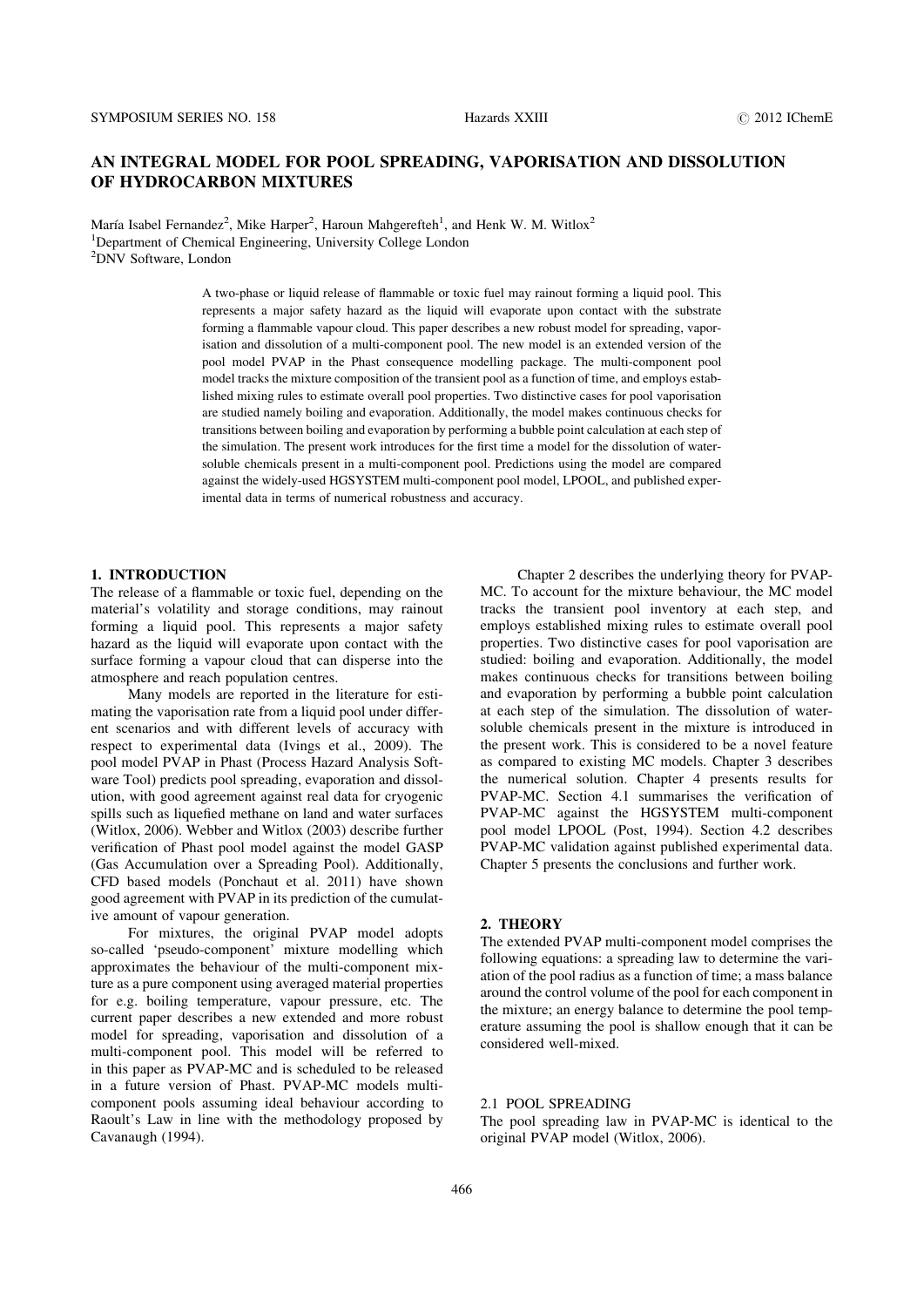#### SYMPOSIUM SERIES NO. 158 **Hazards XXIII 2012 IChemE 2012 IChemE**

For the spreading of pools on water, the radius  $r$  (m) of the pool is expressed as an explicit analytical function of time t (s) for both instantaneous and continuous releases in line with the paper by Dodge et al (1983). Thus the spreading of a pool on water is divided into three consecutive regimes: gravity-inertia, gravity-viscous and viscoussurface tension. In each regime one or more of the forces governing the pool spreading (gravitational, resistive, viscous and surface tension forces) is dominant and subsequently governs the velocity at the edge of the pool. See the Phast 6.7 theory manual for PVAP (Witlox, 2006) for full details.

The spreading law for pools on land follows from Shaw and Briscoe (1980):

$$
\frac{dr}{dt} = \sqrt{2g(h - h_{\min})} \tag{1}
$$

where  $r$  is the pool radius (m),  $t$  is time (s),  $g$  is the gravitational constant (m/s<sup>2</sup>), h is the pool depth (m) and  $h_{\min}$  is the minimum pool depth (m) set equal to the roughness length of the surface.

### 2.2 CONSERVATION OF POOL MASS AND POOL ENERGY

[Figure 1](#page-2-0) is a schematic representation of the different heat and mass transfer phenomena which take place in the pool.

The mass balance for the mass of component i,  $M_{pool,i}$ (kg), in the pool is given by:

$$
\frac{dM_{pool i}}{dt} = S_i(t) - E_{vap i}(t) - E_{sol i}(t) \tag{2}
$$

where  $S_i(t)$  is the spill rate (kg/s),  $E_{vapi}(t)$  the vaporisation rate (kg/s) and  $E_{sol}$  i(t)the dissolution rate (kg/s). The sub-index i here and in subsequent symbols refers to component i.

The energy balance is expressed as:

$$
\frac{dT_{pool}}{dt} = \left[ Q_{in} + S(t)c_{p\,spill} \left( T_{spill} - T_{pool} \right) \right]
$$
\n
$$
- \sum_{i=1}^{n} E_{vap} \left( t \right) \Delta H_{vap} \left( t - \sum_{i=1}^{n} E_{sol} \left( t \right) \Delta H_{sol} \right) \right]
$$
\n
$$
c_{p\,pool} M_{pool} \tag{3}
$$

Here,  $Q_{in}$  is the sum of the heat contributions from conduction, convection and radiation (W);  $c_{pspill}$  and  $c_p$  $_{pool}$  are respectively the specific heat capacity  $(J/kg/K)$  at the spill and pool temperatures and compositions;  $T_{split}$ and  $T_{pool}$  are the spill and pool temperatures (K);  $\Delta H_{vapi}$ 

and  $\Delta H_{sol}$  i are respectively the heats of vaporisation and dissolution  $(J/kg)$ .

#### 2.3 POOL VAPORISATION AND DISSOLUTION

As was mentioned above, two distinctive cases for pool vaporisation are studied: boiling and evaporation. While the pool is boiling the liquid and vapour phases are modelled in equilibrium governed by Raoult's Law. For evaporation, PVAP's pure component model has been extended to account for the diffusion of multiple components into air. Transitions between boiling and evaporation are determined from both a check in the pool temperature and the energy balance. The dissolution of water-soluble chemicals present in the mixture is introduced as a novel feature of pool models.

### 2.3.1 Boiling Pools

The pool will boil when its temperature is at the bubble point,  $T_{bubble}$ , of the mixture, determined from a flash calculation using Raoult's Law (Wallas, 1985). The rate at which heat must be supplied to the pool for it to remain at the bubble point is defined as (Cavanaugh et al., 1994):

$$
Q_{bubble} = M_{pool} c_{ppool} \left( \frac{dT_{bubble}}{dt} \right) \tag{4}
$$

where  $Q_{bubble}$  is the rate of heat added to the pool (W).

As the total heat entering the pool is used in both the vaporisation of the liquid and in maintaining the pool at the bubble point  $(Q_{bubble})$ , the overall vaporisation rate from a boiling pool is determined by insertion of Equation (4) into the energy balance (3) as:

$$
E_{vap}(t)
$$
\n
$$
= \left[Q_{in} + S(t)c_{p\,spill} \left(T_{spill} - T_{bubble}\right) - \sum_{i=1}^{n} E_{sol\ i}(t)\Delta H_{sol\ i} \left(T_{bubble}\right) - Q_{bubble}\right] / \sum_{i=1}^{n} Y_{vap\ i} \Delta H_{vap\ i} \left(T_{bubble}\right)
$$
\n
$$
(5)
$$

where  $Y_{vap i}$  is the mass fraction of component i in the vaporisation stream.

#### 2.3.2 Non-boiling Pools

The pool temperature will drop below the rising bubble-point temperature when not enough heat is provided by the surroundings to compensate the heat losses by evaporation and dissolution. For a non-boiling pool on land, the total pool evaporation rate is determined from the MacKay and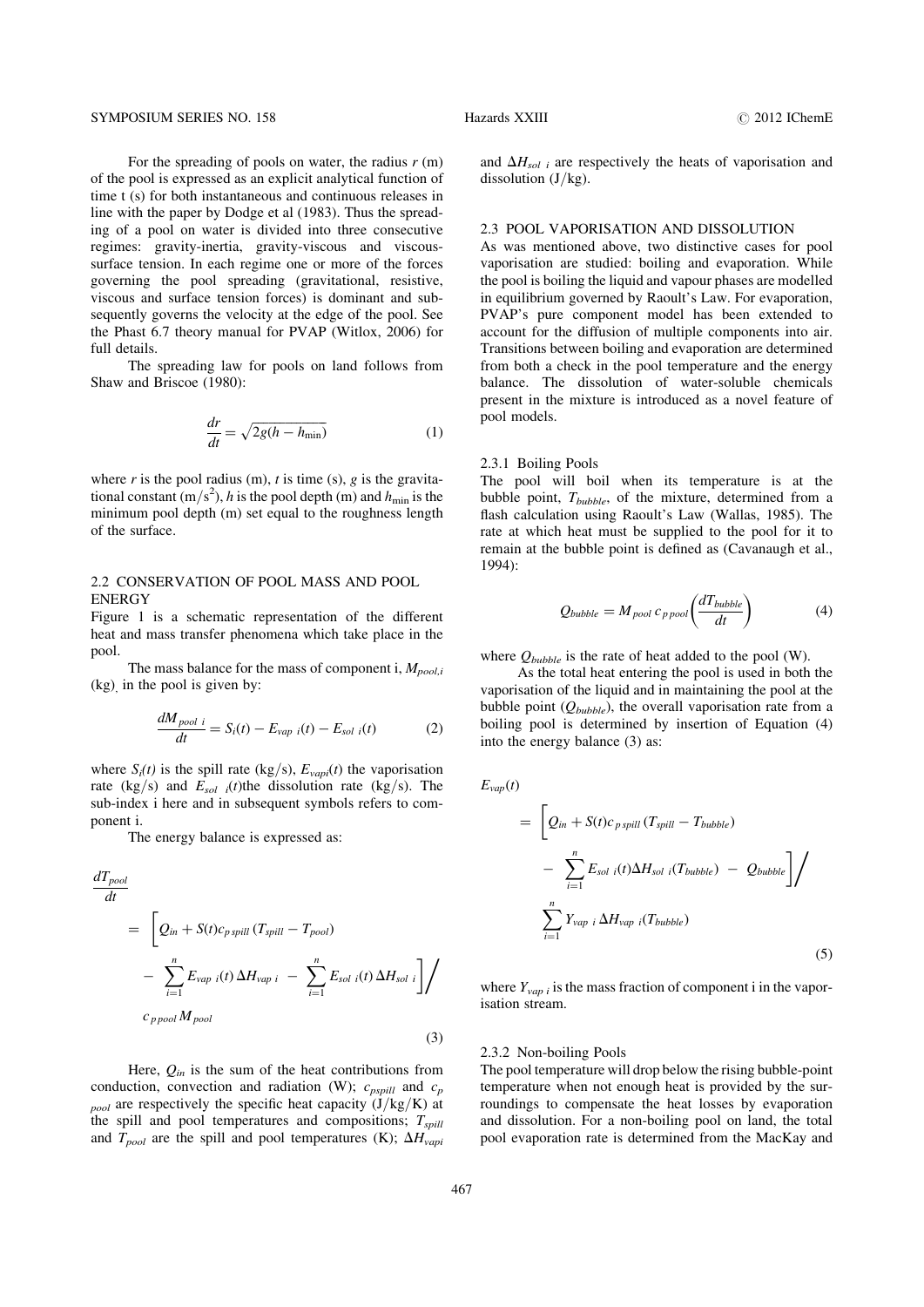<span id="page-2-0"></span>

Figure 1. Heat and mass transfer mechanisms between the pool and the surroundings

Matsugu (1973) equation for evaporating pools, extended to mixtures:

$$
E_{vap}(t) = \sum_{i=1}^{n} 4.786 \cdot 10^{-3} u_{a(z=10m)}^{0.78}
$$
  
 
$$
\times Sc_i^{-0.67} \pi r^{1.89} x_{pooli} \frac{M_{c i} P_{vap i}}{RT_{pool}}
$$
 (6)

Here  $u_{a(z = 10 \text{ m})}$  is the wind speed measured at 10 m above ground (m/s),  $Sc_i = D_{ac i}/v_a$  is the Schmidt number,  $D_{ac}$ , the diffusivity of the component i in air (m<sup>2</sup>/s),  $v_a$  the kinematic viscosity of air  $(m^2/s)$ ,  $x_{pool i}$  the mole fraction in the pool,  $M_{c}$  i the molecular weight (kg/kmol),  $P_{vap}$  i the vapour pressure at the pool temperature (Pa) and  $R$  the universal gas constant  $(J/K \cdot kmol)$ 

The total mass evaporated for pools on water is determined from Dodge et al. (1983) model for pure components extended here to mixtures:

$$
E_{vap}(t) = (\pi r^2) U_a^* D a_i^* \frac{M_c}{RT_{pool}}^{iP_v^i}
$$
 (7)

where  $Da_i^*$  is the Dalton number for component i as defined in (Witlox, 2006).

#### 2.3.2 Dissolving Pools

The model proposed by Dodge et al. (1983) for the dissolution of pure components from a pool is extended to mixtures:

$$
E_{sol}(t) = \sum_{i=1}^{n} 10\pi r^2 U_W^* \rho_W D a_i^* \ln\left(\frac{1}{1 - x_{pool i}W_{s i}}\right)
$$
 (8)

where  $U^*_W$  is the friction velocity of water  $= U^*_a(\rho_a/\rho_w)^{1/2}$  $(m/s)$ ,  $\rho_a$  and  $\rho_w$  are the air and water densities respectively  $(\text{kg/m}^3)$ ,  $Da_i^*$  is the Dalton number for component i,  $w_{s,i}$  is the molar solubility of component i on water.

#### 2.4 HEAT TRANSFER

As shown in Figure 1, PVAP-MC accounts for heat transfer contributions from the ground or water surface, air and solar radiation. These models in PVAP-MC have not been modified with respect to the original PVAP model. Full details of these can be found in Phast 6.7 PVAP theory manual (Witlox, 2006)

#### 3. NUMERICAL SOLUTION

The pool model comprises a system of ordinary differential equations (ODEs) of the form:

$$
\frac{\partial \bar{Y}}{\partial t} = G(\bar{Y}, t)
$$
 (9)

where,

$$
\bar{Y} = \begin{pmatrix} r \\ T_{pool} \\ M_{pool}^i \\ M_{vap}^i \\ M_{sol}^i \end{pmatrix}
$$
 (10)

and

$$
G = \begin{pmatrix} \begin{cases} Pools \ on \ land = \begin{bmatrix} 2g \left( \frac{\sum_{i=1}^{n} M_{pool}^{i}}{\pi r^{2} P_{pool}(T_{pool})} - h_{\min} \right) \end{bmatrix}^{0.5} \\ Pools \ on \ water = 0 \end{cases} \\ \frac{\sum_{i=1}^{n} S_{i}(t)c_{p \ spill}(T_{spill} - T_{pool}) + Q_{in} - \sum_{i=1}^{n} E_{vap}{}_{i}(t)\Delta t \ vap^{i}(T_{pool}) - \sum_{i=1}^{n} E_{sol}{}_{i}(t)\Delta t \ sol^{i}(T_{pool}) \\ \frac{\sum_{i=1}^{n} M_{pool}^{i} c_{p \ pool}}{\sum_{i=1}^{n} M_{i}^{i} P_{i}(t) - E_{sol}{}_{i}(t)} \\ S_{i}(t) - E_{vap}{}_{i}(t) \\ E_{sol}{}_{i}(t) \end{cases} \end{pmatrix} \tag{11}
$$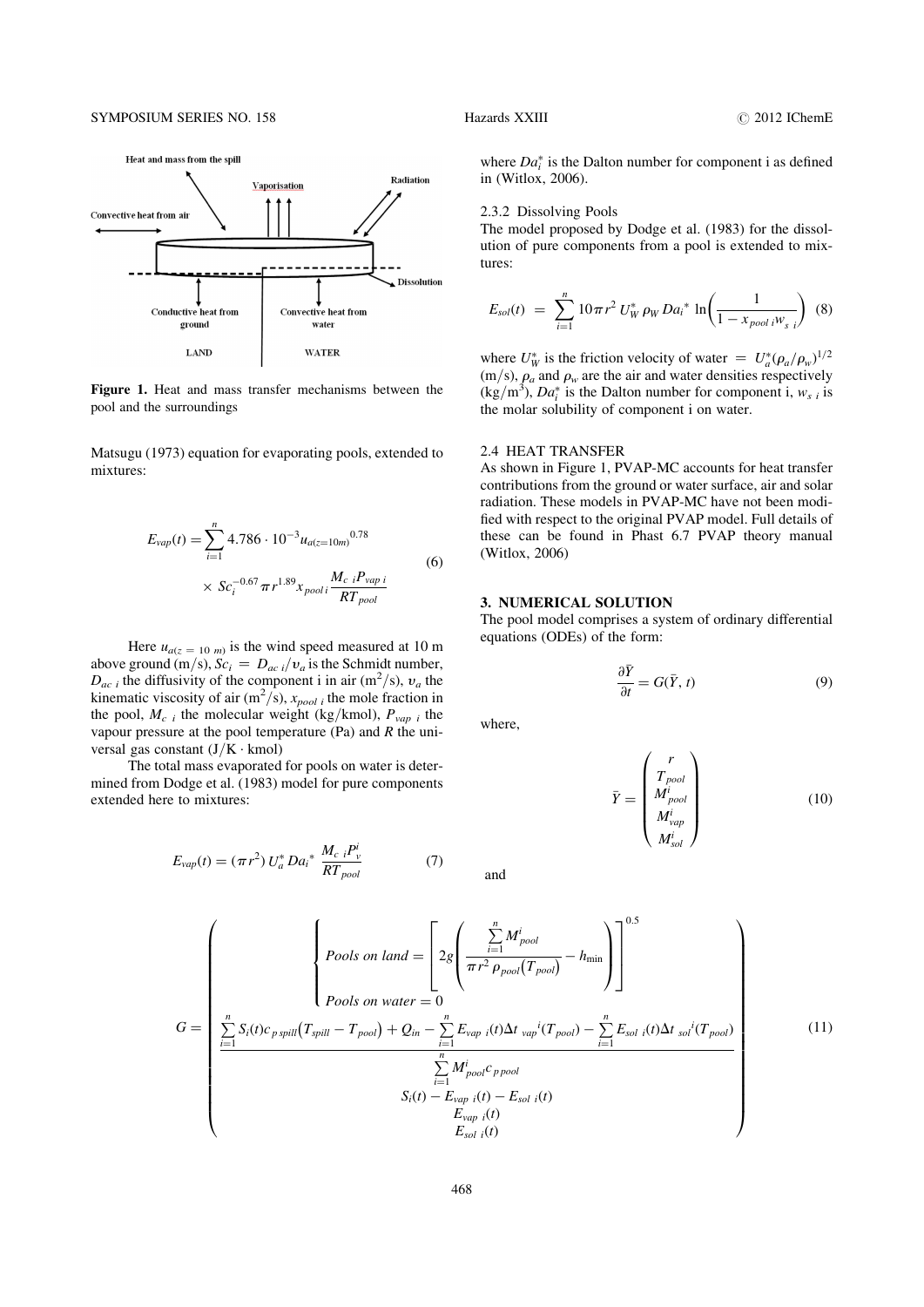Here,  $M_{vap}^i$  and  $M_{sol}^i$  are respectively the cumulative mass vaporised and dissolved (kg). The above equations are: the pool-spreading law (Section 2.1), conservation of mass and energy (Equations (2) and (3), respectively), and equations for the cumulative evaporated and dissolved mass of component i.

The model equations are solved using a public domain numerical solver for ODEs, from Lawrence Livermore National Laboratory (Hindmarsh, 1983). For stiff problems, the ODE solver uses the Backward Differentiation Formula (BDF). This method is a linear multi-step predictor-corrector method. The predictor-corrector process for advancing the solution consists of first generating a predicted value. This value is corrected by iterating over the corrector step until convergence is achieved.

### 4. RESULTS

First the PVAP-MC results are verified against the pool model LPOOL included in the public-domain hazardassessment package HGSYSTEM 3.0 (Post, 1994). Secondly they are validated against real data.

#### 4.1 VERIFICATION

PVAP-MC was verified against LPOOL for the case of the spillage of pure methane liquid (at boiling temperature of 111.7K) and a mixture of 50 wt% methane and 50 wt% ethane (at bubble point of 117K). A constant spill rate of 5 kg/s for 120 s was assumed. The following ambient conditions were further selected as PVAP-MC and LPOOL model input: surface roughness length upwind from the pool of  $10^{-2}$  m, wind speed of  $1 \text{ m/s}$  at 10 m height, neutral stability class D, surface and surrounding air temperature of 288 K and zero solar radiation. The thermal conductivity and diffusivity of the surface were taken as the default values for concrete in LPOOL.

For the first case of a boiling pool of pure methane (at 111.7K), Figure 2 and 3 respectively show the variation of the vaporisation rate and radius, as predicted by PVAP-MC and LPOOL. In both figures good agreement between the predictions of the vaporisation rate and pool radius by PVAP-MC and LPOOL can be observed with maximum deviations of 5%.

For the second case of a methane/ethane pool (at its bubble point), [Figure 4](#page-4-0) shows the variation of the vaporisation rate with time for the overall mixture and for the individual components. [Figure 5](#page-4-0) shows the variation of the pool radius with time. From [Figure 4](#page-4-0) it is observed that the variation of the pool vaporisation rate with time predicted by LPOOL and PVAP-MC follow the same general trend. However, the results of LPOOL present visible oscillations in the region between 5 and 30 s and failed to converge after 2 minutes, while PVAP-MC results follow a smooth curve. The maximum deviations observed between PVAP-MC and LPOOL is 6.5%, this error is considered to be within the range of accuracy required of pool models. In [Figure 5](#page-4-0) it is observed that the results of the LPOOL and



Figure 2. PVAP-MC verification against LPOOL of pool evaporation for methane spill

PVAP-MC simulations are in close agreement with maximum differences of 3%. The bubble point temperature was found to increase with time in both PVAP-MC and



Figure 3. PVAP-MC verification against LPOOL of pool spreading for methane spill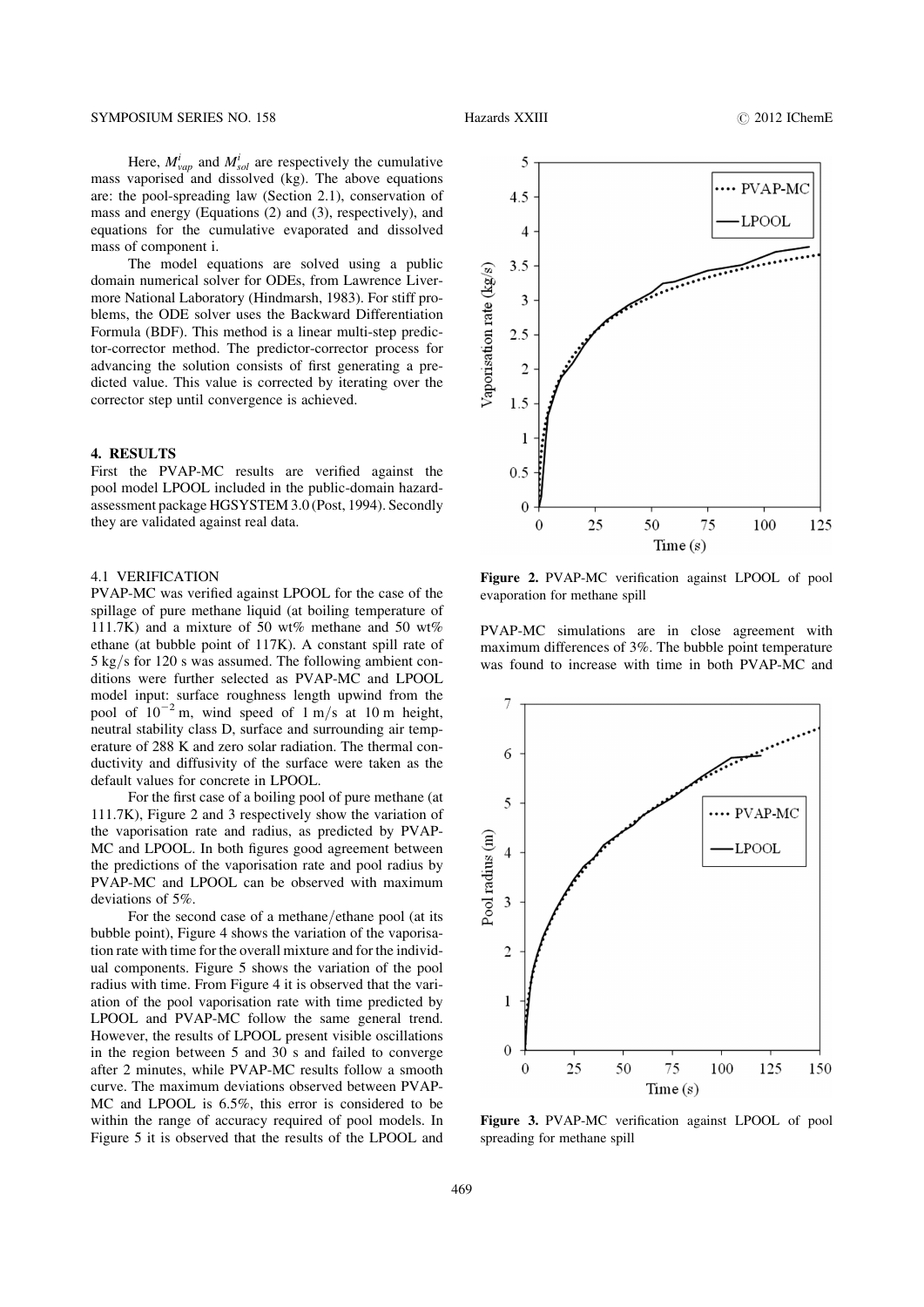<span id="page-4-0"></span>

Figure 4. PVAP-MC verification against LPOOL of pool evaporation for methane/ethane mixture



Figure 5. PVAP-MC verification against LPOOL of pool radius for methane/ethane mixture

# 470

LPOOL simulations with maximum differences of 3% between both curves.

# 4.2 VALIDATION

Further assessment of the accuracy of PVAP-MC has been carried out by validation against two experimental data sets of measured pool vaporisation rate involving instantaneous spills on sand (Kawamura and MacKay, 1987) and water (Burgess et al., 1972).

Kawamura and MacKay (1987) measured the evaporation rate of seven volatile chemicals from a circular pan under known meteorological conditions, including summer and winter temperatures. The experiments were conducted at the Environment Canada Atmospheric Environment Services experimental site in Woodbridge, Ontario. [Table 1](#page-5-0) [lists the input data used in PVAP-MC simulations and the](#page-5-0) [average predicted and measured evaporation rates. The](#page-5-0) [average predicted-measured deviation of the four tests is](#page-5-0) [24.5 %. The best agreement between predicted and measured](#page-5-0) [data is obtained at low vapour pressures and moderate wind](#page-5-0) [speeds \(test KM18\). However the model is found to be too](#page-5-0) [conservative at low wind speeds \(test KM20\). At low wind](#page-5-0) [speeds it is possible that vapour accumulates above the](#page-5-0) [pool surface, effectively impeding the mass diffusion](#page-5-0) [through the boundary layer. For simplicity the model](#page-5-0) [assumes the vapour diffuses through a layer of pure air,](#page-5-0) [thus this observation may explain the differences found.](#page-5-0)

Burgess et al., 1972 conducted a series of experiments conducted for the Bureau of Mines in the 1970′ s with LNG spilled on water. The tests were carried out on a  $0.074 \text{ m}^2$ water reservoir, resting on a balance which automatically recorded the weight loss at 50 g intervals. LNG was spilt instantaneously from a tilting container onto the water reservoir from a height of 0.1 and 0.3 m. The total mass vaporised with time was determined from the balance readings. [Table 2 shows the release data and prevailing exper](#page-5-0)[imental conditions used as input data for the PVAP-MC](#page-5-0) [simulations. Figure 6 compares the variation of the](#page-5-0) [measured mass vaporised against predicted \(PVAP-MC\)](#page-5-0) [data for a simulation of pure methane and LNG. From](#page-5-0) [Figure 6 good agreement is observed between the LNG pre](#page-5-0)[dicted data and the measurements with an average deviation](#page-5-0) [of 5%. The results of the methane simulation are less accu](#page-5-0)[rate, although conservative, with maximum differences of](#page-5-0) [10% with respect to the experimental data.](#page-5-0)

#### 5. CONCLUSIONS AND FUTURE WORK

This paper presented a new robust model PVAP-MC for spreading, vaporisation and dissolution of a multicomponent pool. PVAP-MC is an extended version of the pool model PVAP in the Phast consequence modelling package. Two distinctive cases for pool vaporisation were studied namely boiling and evaporation. The present work introduced for the first time a model for the dissolution of water-soluble chemicals present in a multi-component pool.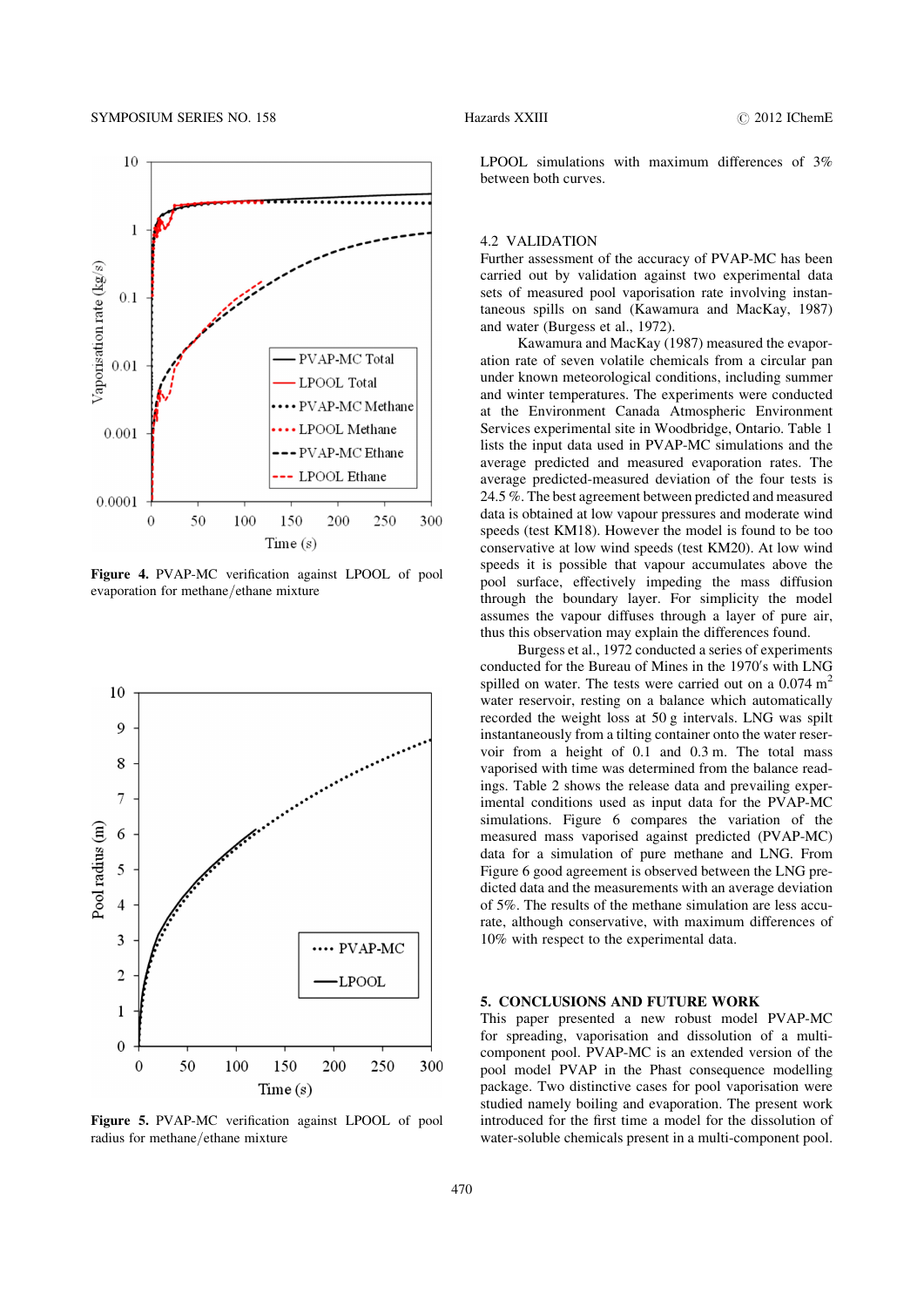<span id="page-5-0"></span>

| Spill                               |                                |             | Instantaneous     |                                        |  |
|-------------------------------------|--------------------------------|-------------|-------------------|----------------------------------------|--|
| Pasquill stability class            |                                |             | D- neutral        |                                        |  |
| Reference height for wind speed (m) |                                |             | 10                |                                        |  |
| Bund diameter (m)                   |                                |             | 0.46              |                                        |  |
| Type of surface                     |                                |             | Sand-user defined |                                        |  |
| Surface roughness factor            |                                |             | 2.6               |                                        |  |
|                                     | Thermal conductivity $(W/m.K)$ |             | 2.08              |                                        |  |
| Thermal diffusivity $(m^2/s)$       |                                |             | $7.10^{-7}$       |                                        |  |
| <b>KM18</b>                         | <b>KM20</b>                    | <b>KM21</b> | <b>KM22</b>       | <b>Test number</b>                     |  |
| Toluene                             | n-Hexane                       | n-Pentane   | n-Pentane         | Substance                              |  |
| 3.46                                | 2.62                           | 4.37        | 2.49              | Spill mass (kg)                        |  |
| 298.15                              | 300.15                         | 296.15      | 298.15            | Spill temperature (K)                  |  |
| 872                                 | 728                            | 647         | 861               | Solar radiation $(W/m^2)$              |  |
| 298.15                              | 300.15                         | 296.15      | 298.15            | Atmospheric temperature (K)            |  |
| 2.65                                | 1.59                           | 4.94        | 5.42              | Wind speed $(m/s)$                     |  |
| 298.15                              | 300.15                         | 296.15      | 298.15            | Surface temperature (K)                |  |
| 3.9                                 | 7.28                           | 23          | 27.1              | Measured evaporation rate $(kg/m2 h)$  |  |
| 4.42                                | 10.31                          | 27.08       | 33.79             | Predicted evaporation rate $(kg/m2 h)$ |  |
| $-13%$                              | $-42%$                         | $-18%$      | $-25%$            | Deviation predicted-real data $(\%)$   |  |

Table 1. Validation of PVAP-MC) against Kawamura and MacKay (1987) experiments

The results of the model verification found that PVAP-MC predicts the same trend for the pool results as the HGSYSTEM model LPOOL, and the differences observed are within the range of accuracy required of simple pool models. Nonetheless, the implementation of a robust solver shows a marked improvement on the numerical stability of the results of PVAP-MC as compared to LPOOL. Validation of PVAP-MC against experimental data showed relative good agreement between model predictions and measurements with average errors ranging between 5 and 24%. Future work in this model will include its extension to nonideal mixtures and the addition of chemical reactions between reactive pools and water. Additionally further model validation against experimental data is recommended, particularly for water soluble chemicals.

#### ACKNOWLEDGEMENTS

The work reported in this paper was carried out as part of a PhD project by Maria Fernandez. Financial support of this

Table 2. Release data and prevailing conditions for Bureau of Mines (Burgess et al., 1972) set of LNG experiments

| Spill                       | Instantaneous     |
|-----------------------------|-------------------|
| Spill mass (kg)             | 0.55              |
| Spill temperature $(K)$     | 111.66            |
| Surface temperature $(K)$   | 278.15            |
| Type of surface             | Deep water        |
| Composition LNG (% $v/v$ ): | 94.74% methane    |
|                             | $5.2\%$ ethane    |
|                             | $0.04\%$ propane  |
|                             | $0.02\%$ n-butane |

work was provided by DNV Software and University College London. The contents of this paper including any opinions and/or conclusions expressed, are those of the authors alone and do not necessarily reflect the policy of these organisations.



Figure 6. PVAP-MC validation against Burgess et al. (1972) experiments for total mass of LNG vaporised